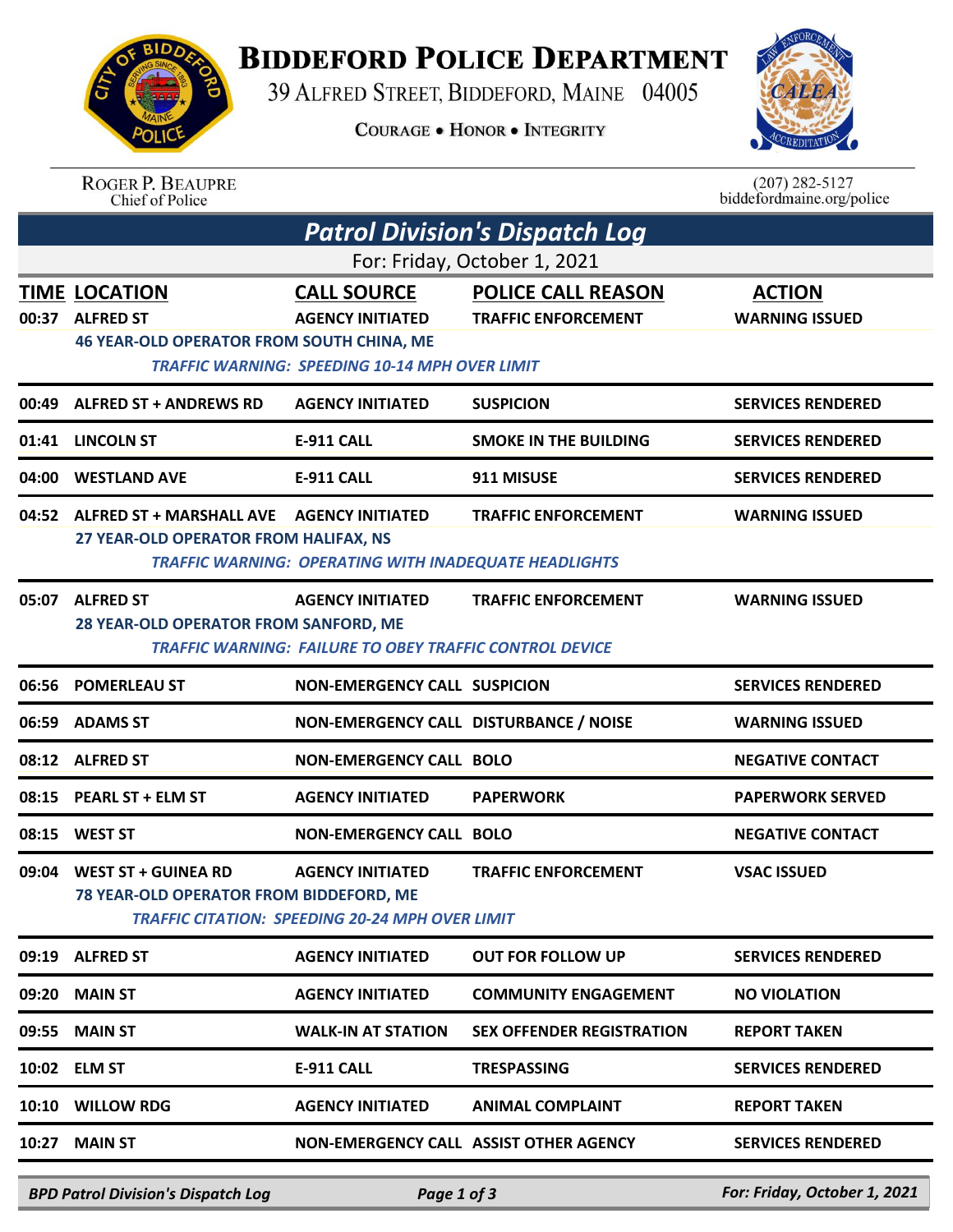|                                                                                                                                                                                             | <b>TIME LOCATION</b><br>10:28 HORRIGAN CT                                                    | <b>CALL SOURCE</b><br><b>E-911 CALL</b>     | <b>POLICE CALL REASON</b><br><b>SUSPICION</b>                                                        | <b>ACTION</b><br><b>TRANSPORT TO HOSPITAL</b> |  |  |
|---------------------------------------------------------------------------------------------------------------------------------------------------------------------------------------------|----------------------------------------------------------------------------------------------|---------------------------------------------|------------------------------------------------------------------------------------------------------|-----------------------------------------------|--|--|
|                                                                                                                                                                                             | 10:33 ALFRED ST                                                                              | <b>AGENCY INITIATED</b>                     | <b>OUT FOR FOLLOW UP</b>                                                                             | <b>SERVICES RENDERED</b>                      |  |  |
|                                                                                                                                                                                             | 10:34 ELM ST                                                                                 |                                             | NON-EMERGENCY CALL DOMESTIC COMPLAINTS                                                               | <b>REPORT TAKEN</b>                           |  |  |
|                                                                                                                                                                                             | 11:05 ELM ST + DARTMOUTH ST<br>42 YEAR-OLD OPERATOR FROM OLD ORCHARD BEACH, ME               | <b>AGENCY INITIATED</b>                     | <b>TRAFFIC ENFORCEMENT</b><br><b>TRAFFIC WARNING: OPERATING VEHICLE WITH INADEQUATE BRAKE LIGHTS</b> | <b>WARNING ISSUED</b>                         |  |  |
|                                                                                                                                                                                             | 11:16 MAIN ST                                                                                | <b>AGENCY INITIATED</b>                     | <b>ASSIST OTHER AGENCY</b>                                                                           | <b>NO TRANSPORT</b>                           |  |  |
|                                                                                                                                                                                             | 11:54 ALFRED ST + PRECOURT ST                                                                | <b>E-911 CALL</b>                           | <b>VEHICLE CRASH - POLICE ONLY</b>                                                                   | <b>STATE FORM TAKEN</b>                       |  |  |
|                                                                                                                                                                                             | 12:10 WEST ST                                                                                | <b>WALK-IN AT STATION</b>                   | <b>PAPERWORK</b>                                                                                     | <b>SERVICES RENDERED</b>                      |  |  |
|                                                                                                                                                                                             | 12:20 BOULDER WAY                                                                            | <b>NON-EMERGENCY CALL CRIMINAL MISCHIEF</b> |                                                                                                      | <b>REPORT TAKEN</b>                           |  |  |
|                                                                                                                                                                                             | 12:53 HORRIGAN CT<br><b>CHARGE: ASSAULT</b><br><b>CHARGE: VIOLATING CONDITION OF RELEASE</b> | NON-EMERGENCY CALL ASSAULT                  | DEFENDANT: JASON SCOTT ELDRED  AGE: 26  RESIDENT OF: BIDDEFORD, ME                                   | <b>SUMMONS ISSUED</b>                         |  |  |
| 12:59                                                                                                                                                                                       | <b>MAIN ST</b>                                                                               | <b>AGENCY INITIATED</b>                     | <b>ANIMAL COMPLAINT</b>                                                                              | <b>WARNING ISSUED</b>                         |  |  |
|                                                                                                                                                                                             | 13:28 ALFRED ST                                                                              | <b>AGENCY INITIATED</b>                     | <b>OUT FOR FOLLOW UP</b>                                                                             | <b>SERVICES RENDERED</b>                      |  |  |
|                                                                                                                                                                                             | 13:28 EMERALD LN                                                                             | <b>E-911 CALL</b>                           | 911 MISUSE                                                                                           | <b>DISPATCH HANDLED</b>                       |  |  |
|                                                                                                                                                                                             | 13:36 WEST COLE RD + ALFRED ST                                                               | <b>E-911 CALL</b>                           | <b>CHECK WELFARE</b>                                                                                 | <b>REPORT TAKEN</b>                           |  |  |
|                                                                                                                                                                                             | 13:46 ALFRED ST                                                                              | <b>WALK-IN AT STATION</b>                   | <b>PAPERWORK</b>                                                                                     | <b>SERVICES RENDERED</b>                      |  |  |
|                                                                                                                                                                                             | 14:02 MAIN ST                                                                                | <b>NON-EMERGENCY CALL SUSPICION</b>         |                                                                                                      | <b>FIELD INTERVIEW</b>                        |  |  |
|                                                                                                                                                                                             | 14:08 ALFRED ST + PRECOURT ST                                                                |                                             | NON-EMERGENCY CALL VEHICLE CRASH - POLICE ONLY                                                       | <b>STATE FORM TAKEN</b>                       |  |  |
|                                                                                                                                                                                             | 14:39 ELM ST                                                                                 | NON-EMERGENCY CALL CIVIL COMPLAINT          |                                                                                                      | <b>CIVIL COMPLAINT</b>                        |  |  |
|                                                                                                                                                                                             | 14:59 ELM ST                                                                                 | NON-EMERGENCY CALL CIVIL COMPLAINT          |                                                                                                      | <b>SERVICES RENDERED</b>                      |  |  |
|                                                                                                                                                                                             | <b>15:24 BIDDEFORD GATEWAY CTR</b>                                                           |                                             | NON-EMERGENCY CALL VEHICLE CRASH - POLICE ONLY                                                       | <b>STATE FORM TAKEN</b>                       |  |  |
| 15:33 ALFRED ST<br><b>AGENCY INITIATED</b><br><b>PAPERWORK</b><br><b>SUMMONS ISSUED</b><br>DEFENDANT: SAMANTHA M CURRIER  AGE: 31  RESIDENT OF: FARMINGTON, NH<br><b>CHARGE: HARASSMENT</b> |                                                                                              |                                             |                                                                                                      |                                               |  |  |
|                                                                                                                                                                                             | 15:49 WEST ST                                                                                | NON-EMERGENCY CALL CIVIL COMPLAINT          |                                                                                                      | <b>CIVIL COMPLAINT</b>                        |  |  |
|                                                                                                                                                                                             | 15:50 ALFRED ST                                                                              | <b>E-911 CALL</b>                           | <b>CHECK WELFARE</b>                                                                                 | <b>SERVICES RENDERED</b>                      |  |  |
|                                                                                                                                                                                             | 16:09 ALFRED ST                                                                              | <b>AGENCY INITIATED</b>                     | <b>CRIMINAL MISCHIEF</b>                                                                             | <b>FIELD INTERVIEW</b>                        |  |  |
|                                                                                                                                                                                             | 16:34 ALFRED ST                                                                              | <b>AGENCY INITIATED</b>                     | <b>OUT FOR FOLLOW UP</b>                                                                             | <b>SERVICES RENDERED</b>                      |  |  |
|                                                                                                                                                                                             | 17:04 POMERLEAU ST                                                                           | <b>E-911 CALL</b>                           | 911 MISUSE                                                                                           | <b>NEGATIVE CONTACT</b>                       |  |  |
|                                                                                                                                                                                             |                                                                                              |                                             |                                                                                                      |                                               |  |  |